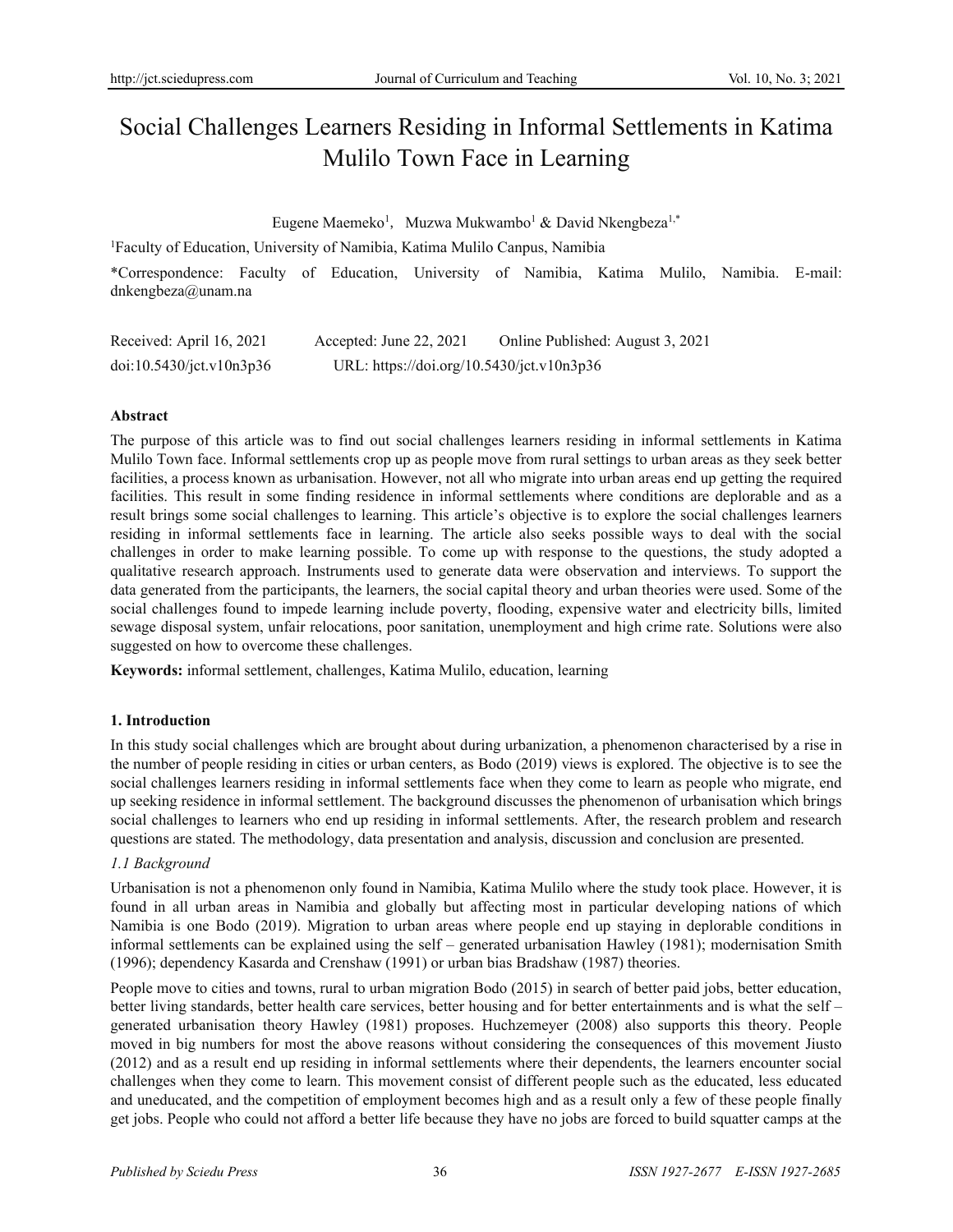edge of the town. In the case of Katima Mulilo where the study took place we have places like informal settlement one, two, three, four and five. Informal settlement one is inhabited by people who were relocated by the town council from Piggery in 1995. People who are living in these locations face social challenges like in any other informal settlement in Namibia and globally. Informal settlement one is the largest informal settlement in Katima Mulilo town.

People also undergo rural to urban migration as they seek modernized areas such as places where the reception of their technological devices operate well on account of reliable network and this is what the modernization theory views (Smith, 1996). It differs with the self – generated urbanisation theory in that it can be a migration on the level of rural to urban transformation. Rural to urban transformation as a cause of migration is triggered by the presence of a place in the rural area where people migrate to get the facilities which they cannot get in their original places. For instance, if a rural setting is installed with an antenna to boost the reception of communication gadgets, the population tend to go and reside in such areas.

On the other hand the dependency theory by Kasarda and Crenshaw (1991) proposes comes through either global coercion or through the natural logic of capitalistic policies in given areas; and also the existence of underdevelopment among the population (Wallerstein, 1980). For instance, when in an area where people are experiencing the adverse effects of capitalistic policies or non-democratic measures, they migrate to other states or countries where conditions are better. Finally, the urban bias theory Bradshaw (1987) proposes comes as a result of uneven distribution of resources whereby the urban tend to have more resources which are cheaper than those found in rural settings. In some cases, this uneven distribution can be attributed to governments taxing rural dwellers heavily. As a result of this, commodities in these rural setting become expensive and the option they remain with is to move into urban centres where life is relatively better. In the process of migration they end up residing in squatter like camps where learning for their dependence is compromised because of the social challenges they encounter. This comes as a challenge to teachers who are at school and the management of the school where these learners attend school.

## *1.2 Problem Statement*

One of the biggest challenges faced in Katima Mulilo Town is the increase in the number of people moving into the town and illegally residing in its informal settlements in search of jobs and better living standards. Most of the people living in these informal settlements live under poor conditions. Most of their houses, the walls and roof are built with corrugated iron sheets or pole and dagga on walls and roof with corrugated iron sheets. These houses are close to each other and usually small, but accommodate more than five people; hence such deplorable conditions interfere with learning activities of learners residing in such areas. Coupled with lack of clean piped water for people to drink, poor roads, lack of toilets for people to use when nature calls, poor electricity connection to the dwellings makes life very miserable to the learners who reside in these deplorable locations. In the event that the basics for human survival are not in place, the most affected are learners who reside in these areas. Learners have a dual encounter of social challenges at their places of residence and the same social challenges can spill into the schooling system, hence affecting learning. Under these circumstances which learners come with, school management and teachers are not spared from these social challenges learners bring to school. This study then found it worthy to understand the social challenges learners residing in informal settlements face and how they can be mitigated as it comes as a problem involving three parts in the schooling system - the learners, the school management/leadership and the teachers. This phenomenon is not only peculiar in Katima Mulilo Town where the study took place, but also in other towns in Namibia and other developing countries. (Avis, 2016)

#### *1.3 Research Questions*

a) What are the social challenges learners residing in informal settlements in Katima Mulilo Town face in learning?

b) How can these challenges mention above be possibly dealt with?

The stated research questions and the theories of urbanisation discussed in the background alone cannot be sufficient to view this phenomenon. However, when coupled with literature, these social challenges learners face and ways to mitigate them can be found. In view of this, the literature related to this phenomenon is discussed in the following section

## **2. Literature review**

## *2.1 Learners in Informal Settlements and Their Challenges*

Learners, educators, parents, and families in informal settlement areas in Namibia in general and Katima Mulilo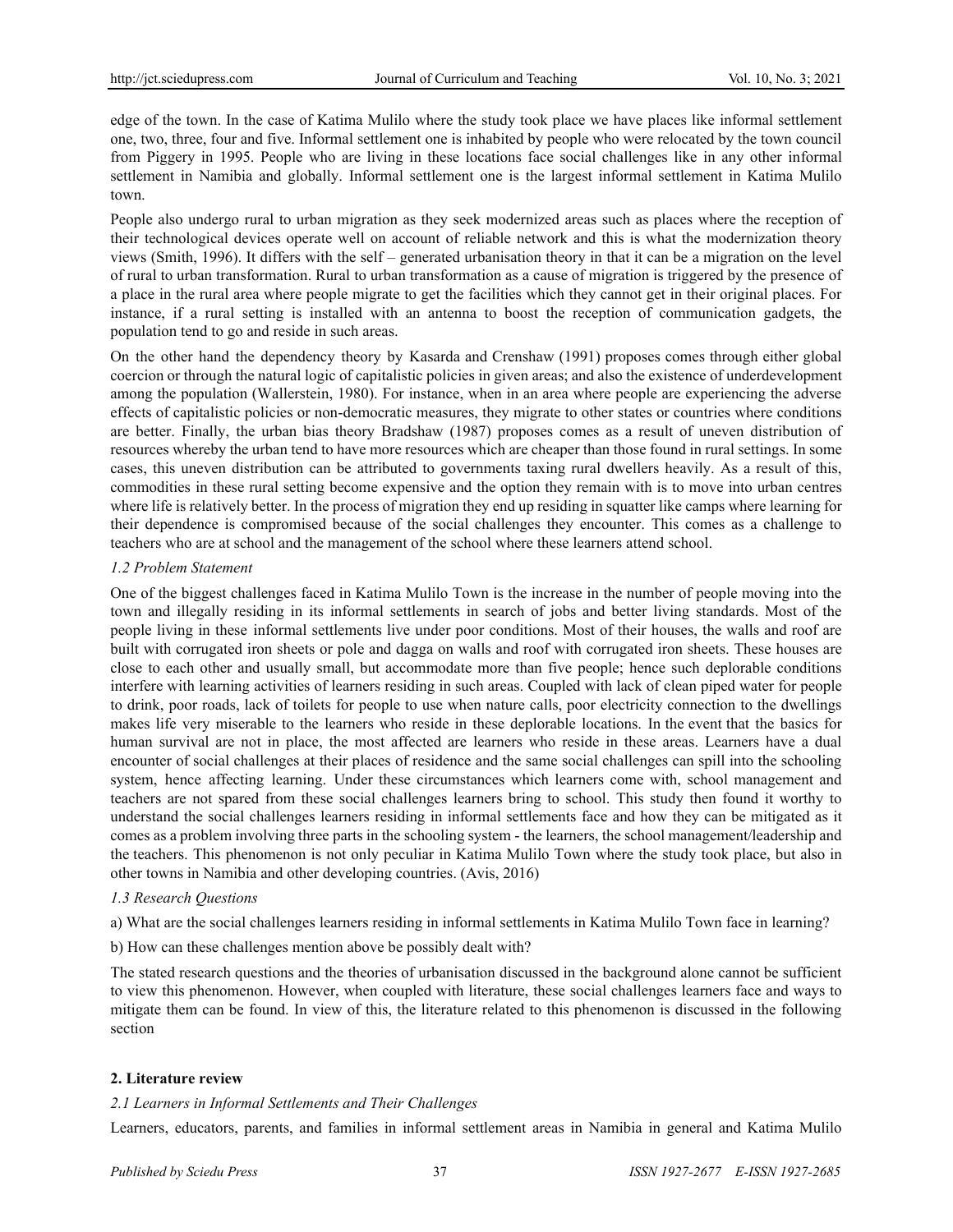town in particular face many challenges. Living in dwellings in informal areas is often detrimental to the well-being of a learner [\(Verster,](https://journals.co.za/search?value1=Pieter+Verster&option1=author&option912=resultCategory&value912=ResearchPublicationContent) 2018). Three aspects need to receive attention in this regard, firstly the environment, secondly the challenges of education, and thirdly social challenges. Many school going children in Namibia today suffer from poverty and lacking basic essentials. These conditions make them feel worthless and neglected which in most cases forces them to resort to violence to restore their sense of power (Hartas, 2011).

Lack of financial resources also affects school attendance among the absolutely poor in developing countries as highlighted by Chinyoka (2014). Learners who are from poor backgrounds and who are suffering are more prone to dropping out of school as compared to those from well-off families. According to Chinyoka (2014), a certain study was conducted in rural China to ascertain the extent at which learners from well off families are in relation to their education as compared to their counterparts in destitute families revealed that 'poor and credit constrained children are three times more likely than other children to drop out of primary school. The researchers sought to establish if these findings are true regarding learners in informal settlements in Katima Mulilo town in Namibia. Child labour, poverty, bereavement, truancy and broken homes are sources of failure (Dzimiri & Tendai 2018). There is a link between poverty and children's cognitive abilities and social-emotional competence, arguing that parents' decisions on the allocation of resources like money to purchase books and time spent on children in joint activities are considered investments that have the potential to enhance children's skills and language (ibid).

# *2.2 Effects of Overcrowding on Learners in Informal Dwellings*

People live in shacks that are very small and most of them live in one roomed shacks in which all family members live (Msindo, Gutsa and Choguya, 2013). The legacy of more of colonialism and apartheid has created a unique burden for most families, who have to struggle with both economic and political oppression, resulting in an endless cycle of unemployment, poor housing, overcrowding and inadequate community services (De la Rey, et.al, 1997). The study is there to look at how this overcrowding affects learners in an informal setting. The nature and quality of the environment in which the child grows is of great importance for his/her development. The home as an environment plays a major role in socialising the child for adult life and the home is first and basic educating agent in the child`s life (Bashman, 2008). Home background and community values can mar or make effective learning (Bhengu, 2009).

## *2.3 Impact of Milieu Deprivation on Academic Achievement*

The concept milieu deprivation refers to a divergent variety of socio-economic and cultural factors impeding the milieu-deprived individual's freedom of choice and his/her right to the optimal use of his/her opportunities (Bashman, 2008). It is quite difficult for a child to achieve his/her potential in such a deprived and disadvantaged environment. The child himself/herself in a social environment is characterised by geographical-physical inadequacies, particularly in terms of the physical environment, the neighbourhood, housing, material goods and cultural goods; inadequate interpersonal communication, which does not enable the child to actualise his/her personal potential, especially his/her socio-communicative potential in full and the maintenance of low cultural standard (Pretorius and LeRoux, 2000). In the school situation these children often experience feelings of rejection because of other learners and educators' disapproval of their lack of cleanliness, wrong uniform, absenteeism, lack of exercise books and textbooks and what is also evident in squatter areas is the high rate of school drop-outs and those who never attended school (ibid). A child is environmentally deprived when language deficiencies limit his/her communicative possibilities in the dominant culture and when his/her particular experiential background limits him/her with regard to the acquisition of learning life content as in the dominant culture and is therefore unable to meet the demands of modern life (Hartas, 2011). It is the focus of this article to explore the extent to which these factors influence learners from informal settlements.

## *2.4 Impact of Socio-economic Status (SES) on Academic Achievement*

Parent's socio-economic status is based on family income, parental occupation and social status in the community. It is believed that low SES negatively affects academic achievement because it prevents access to vital resources and creates additional stress at home (Hartas, 2011). The family provides its members with a social identity; children are born into their parents' social class. It is our assumption that children from informal settlements face many obstacles and challenges because of the social class into which they are born which is at the bottom of the social hierarchy, hence the need to examine these challenges through research. Socio-economic background is one of the key issues which are being majorly considered by researchers whenever factors influencing children's academic performance are being discussed.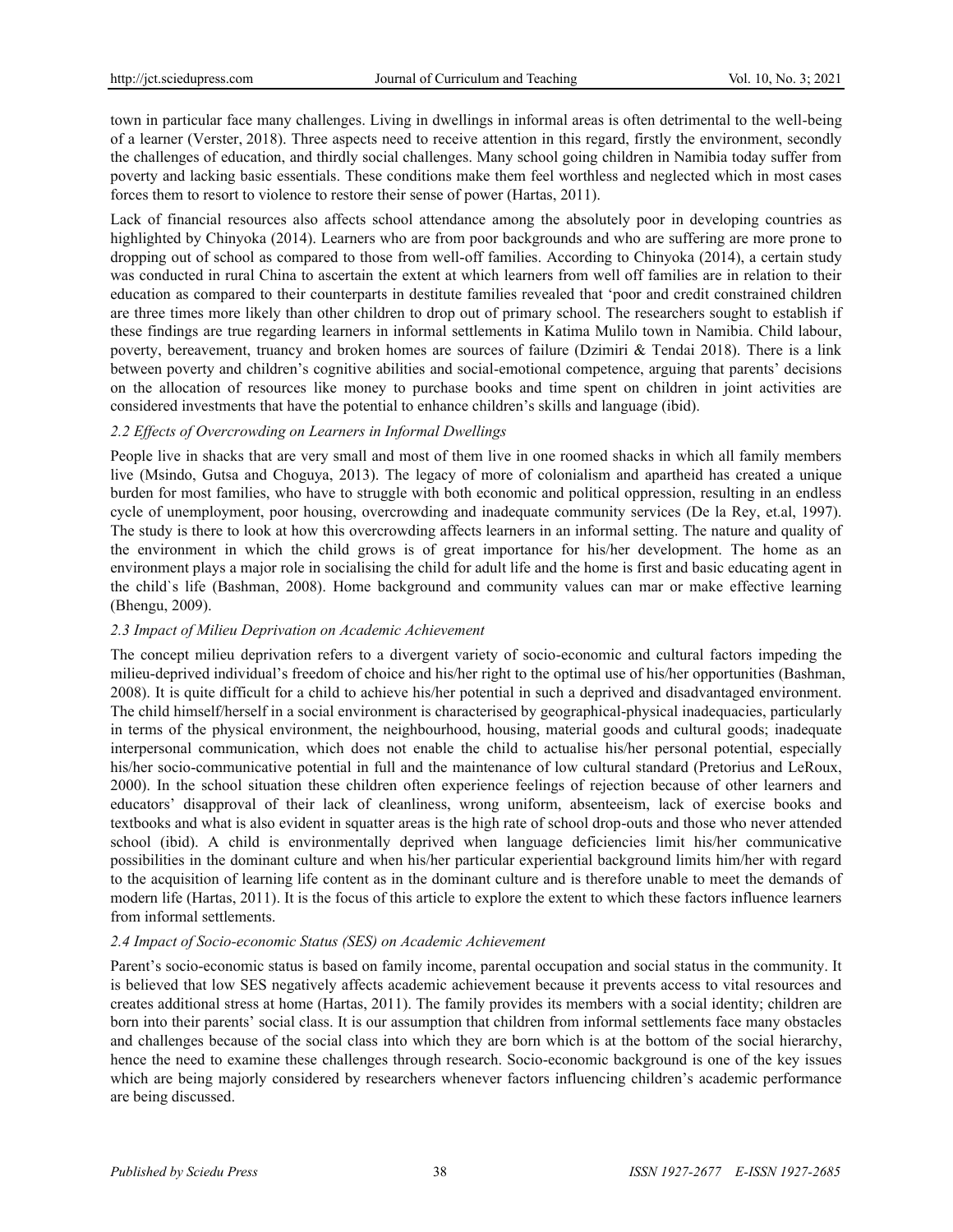## *2.5 Effects of Socio-economic Status (SES) on Academic Performance of Learners in Informal Dwellings*

Although there is no strong consensus on the conceptual meaning of socio-economic status, sociologists typically use this term to refer to relative position of an individual or family within a hierarchical social structure, based on their access to, or control over wealth, prestige and power (Giddens & Sutton, 2013). Parent's socio-economic status is based on family income, parental occupation and social status in the community.

Socio-economic backgrounds of parents have been said to have intellectual credibility in terms of its contribution to educational attainment of the children (Gary, Julie, Frank & John, 2000). There are different aspects of socio-economic background which are said to be indispensable to the growth and development of children's academic attainment. It is of great concern to educators, researchers and policy makers to acknowledge the extent to which students of low socio-economic positions appear to be disadvantaged or badly off their counterparts from higher socio-economic background in areas of academic performance, educational attainment, including acquisition of post-secondary school certificate (ibid). The United Nations' programme, Education For All movement (EFA) is intensively committed to the achievement of six main goals by 2015 namely early childhood care, primary education, literacy, gender equality and provision of quality education for children, youth and adult (UNESCO, 2010). The aim is to try and eradicate poverty and diminish the gap between learners from different SES. However, it is affirmed that when a relationship between educational attainment and socio-economic position exists, those pupils who appear to be from low socio-economic background encounter certain level of unfavourable situations while at school and thereafter in adulthood and this situation has been claimed to result into problems of human resource wastage, inefficiency of required occupational capabilities and consequently economic inefficiencies (Gary et.al, 2000). The inequalities are still there among learners of different socio-economic backgrounds hence the need for such studies.

A study by Garau and Sclar (2004) found that, people who live in informal settlements are often scientifically excluded from opportunities, decent employment, security, capacity, and empowerment that would enable them to gain better control over their health and lives. Lack of decent employment for them is manifested as most people living in informal settlement are street vendors (Roever, 2016). The implication is that they earn less money to sustain themselves to live in a standard way (Endjala & Botes, 2020). For those who will find themselves employed they will either be security guards, domestic workers or cleaners (Ndumba, 2014). For many here, climbing out of poverty is almost impossible because most of them do not have alternative ways to sustain their living as they lack the necessary education required to land steady-paying jobs. On account of this, this makes their way of life intergenerational.

Informal settlement residents have a negative impact to their environment due to a lack of basic services. These results can be in the form of polluting the soil as there is no authentic refuse removal system; they end up dumping refuse everywhere. For instance, plastics which they use to carry food stuffs from the shops can be found everywhere in their locations. These end up in the soil disturbing the ecosystem as they do not decay. Worst still is that the delivery of infrastructural services such as hygiene is not up to standard (Amweelo, 2008). This means refuses or trashes are not picked out by the municipality due to the fact that most of the informal settlements are not registered as a result the environment will be left dirty.

Since there is lack of electricity, source of energy to cook, boil water for bathing, others use wood fuel. As it burns, it produces gases which end up in the atmosphere thereby raising global warming (Ali & Sulaiman, 2008). All these contribute in a continued cycle of decline of standards of living for shanty dwellers and the effects affects the learners from these areas most as these social challenges spill to the schooling system.

Failure to provide these services adequately have resulted in many of the most well-known risks of rapid urbanization: threats to health, urban productivity and environmental quality. Lack of adequate infrastructural services create critical equity problems resulting in high costs which mostly affect the urban poor who are the majority living in squatter areas in terms of poor health, low productivity, reduced incomes and poor quality of life. Deficiency of these infrastructural services manifests pollution, diseases and economic stagnation. (Amweelo, 2008 )

The people who live in such settlements are prone to various infectious diseases such as tuberculosis, influenza, meningitis, malaria, diarrhoea and other intestinal diseases. Health risks in informal settlements increase due to lack of proper sewerage systems, river streams, canals, gullies and ditches and open spaces are the places where most human excrement and household waste ends up untreated (UN-HABITAT, 2010). This means there are no proper healthy facilities and low distribution of medication to affected people. Informal settlements remain detached from the rest of the city; people of informal settlements are highly neglected from those who are in high income houses (Turok, 2015).

The growth of urban slum areas in developing countries brought an increase in poverty as many poor, often illiterate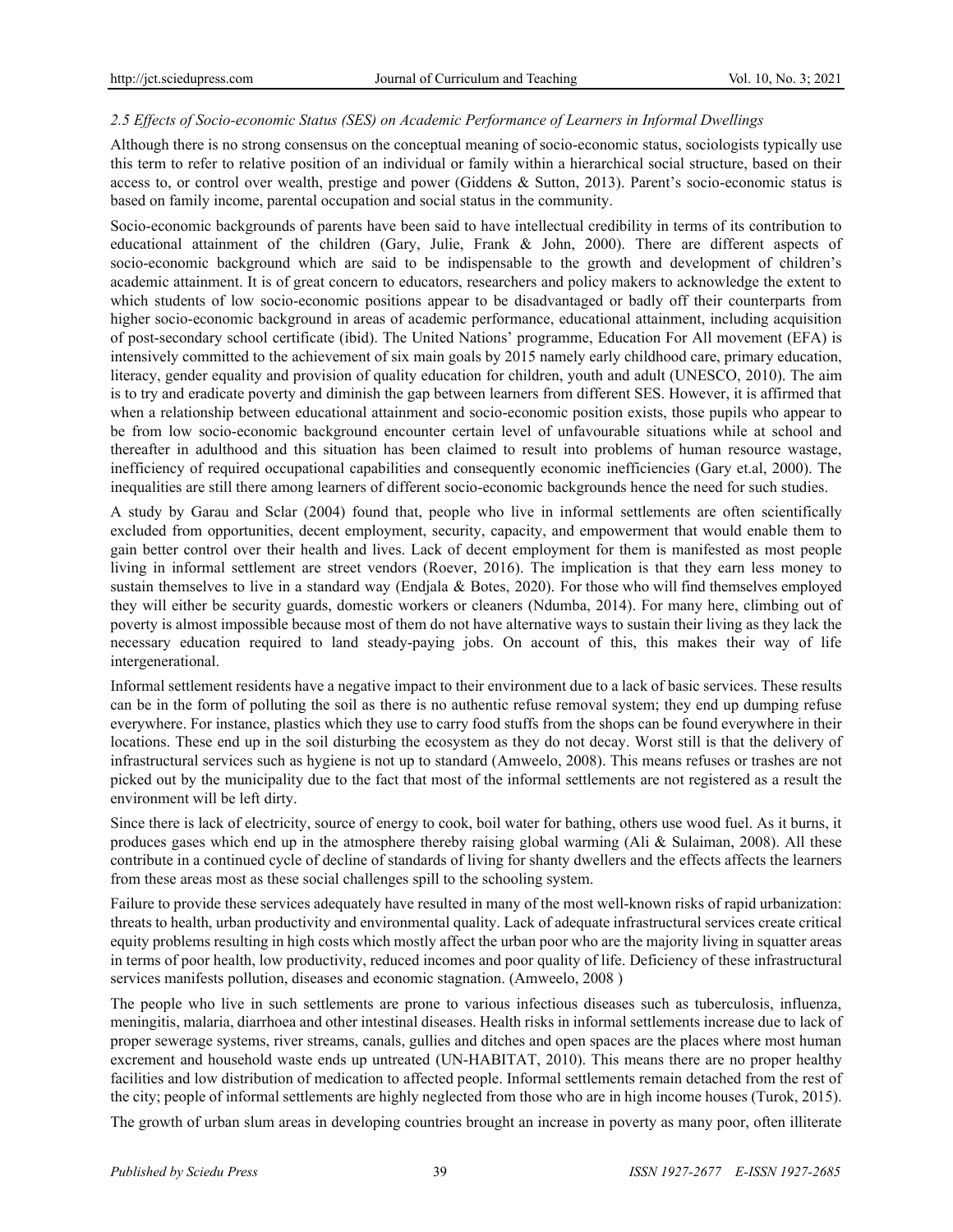and unskilled people leave rural areas to try and find employment in cities but they end up living in informal settlement where they afford the minimum standard of living (Govender, Barnes, & Pieper, 2010). It also brought about a lot of noise from these settlements due to the uncontrolled existence of taverns. Too much noise generally distracts learners from learning or leads to sleepless nights by learners that affect their work in class and this is very common in informal settlements (City News, 2021).

*2.6 A Conceptual Framework of Social Challenges Faced by Learners Residing in Informal Settlements*



The social challenges faced by learners residing in informal settlements include the effects of overcrowding, milieu deprivation, impact of socio-economic status and the effects of socio-economic status (SES) and noise on academic performance of learners in informal dwellings.

## **3. Methodology**

## *3.1 Research Design*

Qualitative research approach was used to conduct this study. It examined phenomenon of informal settlement as they exist in a natural setting and it focused on participants' perspective. In addition to this it generalised the findings through involving few participants from all the informal settlements. Challenges experienced in these informal settlements are not exclusive but common in order for the researcher to understand the phenomenon. There is a need for critical analysis of the data collected on why things happen the way they do (Huchzemeyer, 2008). Qualitative research as explained by Green and Thorogood (2004) is characterized by its aims which relate to understanding some aspect of social life and methods and this allowed us to see how the social challenges affected learners from these areas. Moreover, it takes into account the lived experiences, hence enabling contextualization of the analysis of phenomenon.

## *3.2 Population*

Gouverneur (2014) defines population as the targeted group of individuals with characteristics of interest. In this study, the population is the residents of all the five informal settlements of Katima Mulilo town.

## *3.3 Sample*

Purposive sampling method was used as all people were residents of the five informal settlements of Katima Mulilo town. At least twenty-five people in total were purposefully selected with five persons per settlement to participate in the study**.** The sampled population made up of parents and learners, was then used to generate data using some research tools discussed below. Most of these parents were community leaders residing in the respective informal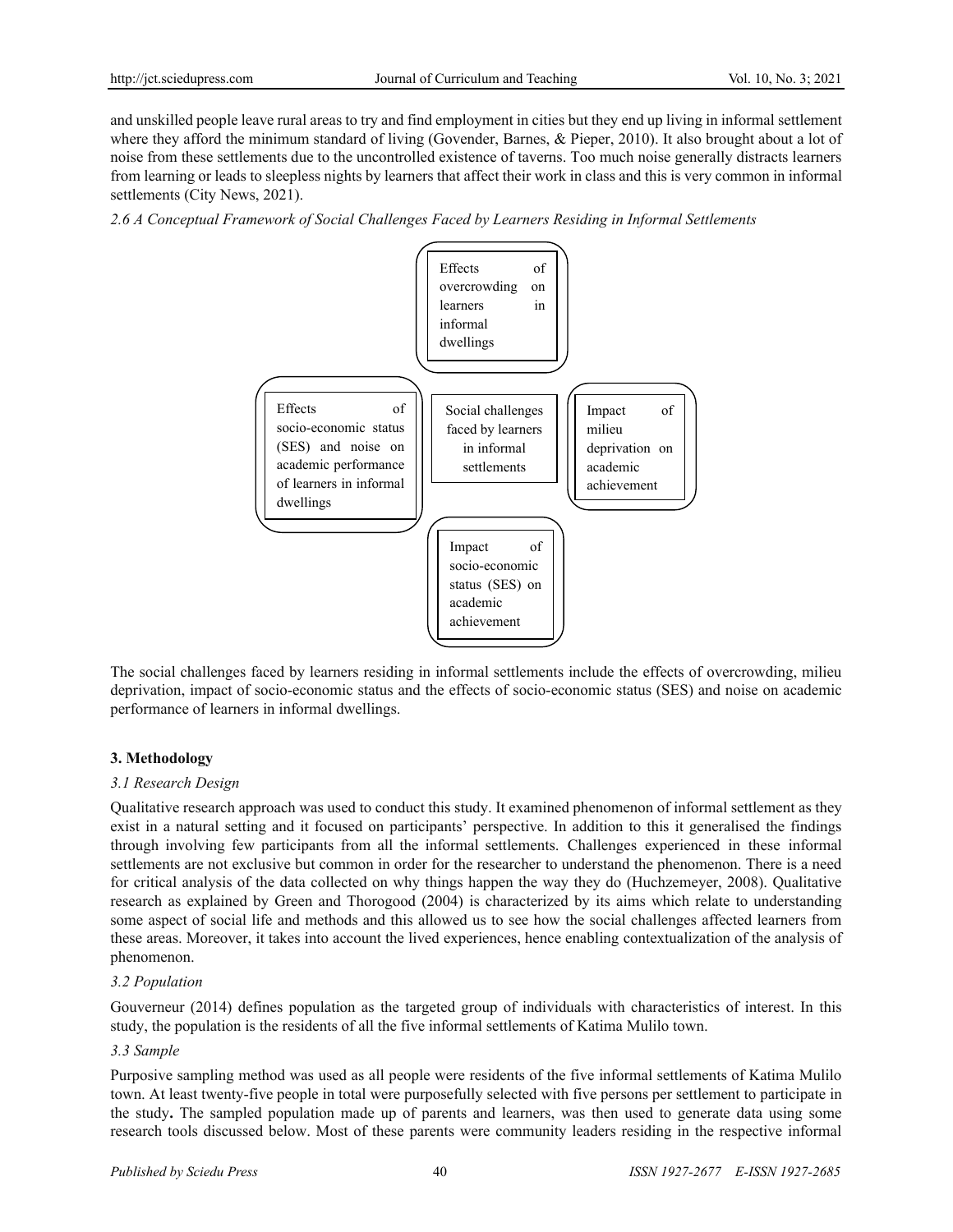settlements. These parents were knowledgeable in the area of our investigation and we were able to collect a large quantity of data for this article.

## *3.4 Data Collection Methods*

We used structured interviews to administer oral questions to different participants in which a list of predetermined questions was asked, with no variation and with a scope for follow up questions to responses that warrant further elaboration. Participants who have stayed in those informal settlements for more than five years were eligible for interview as these had now experienced these challenges for some time. Apart from interviews, observations were also used to collect data. Both face to face and focus group interviews were used to get appropriate information on the social challenges which these informal settlements are facing. Observation of these informal settlements was used and photos were also taken.

## *3.5 Data Analysis*

A qualitative analysis of data was done using discovery and interim analyses strategies to analyse and code the data (McMillan & Schumacher, 2006). Interview data was then transcribed and analysed using codes and then categorizing it into manageable themes. The names of participants and informal settlements where the study took place were kept anonymous.

## **4. Data Presentation**

## *4.1 Observation Data on the Social Challenges Learners Residing in Informal Settlements in Katima Mulilo Town Face in Learning*

The data which is presented below came as a result of using the observation instrument. The researchers moved around the area where the informal settlements are located. This data from observation is presented below. In Figure 1, a structure of an informal settlement facility is shown.



**Figure 1.** A Dwelling Structure Found in One of the Informal Settlements

The trend of housing in these areas is the same. This can be observed in all the five informal settlements. In some other informal settlements, the materials used for constructing houses vary depending on their ethnic groups. Others prefer structures where the walls and roof are all made of corrugated iron sheets. On account of lack of proper refuse removal system, garbage in these informal settlements are found **strewn** everywhere. This is evidenced from what is seen in Figure 2 below.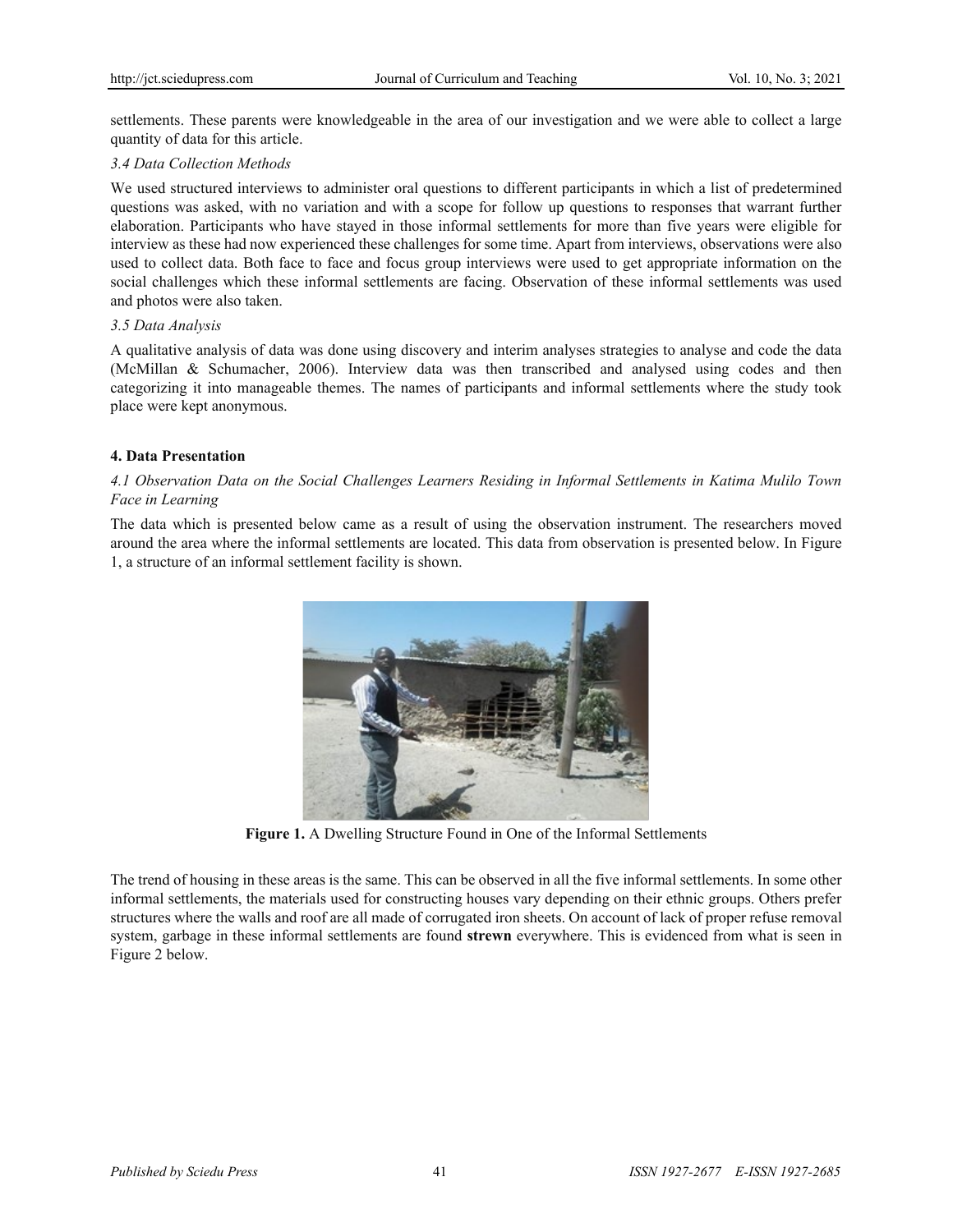

**Figure 2.** A Dumping Site in an Informal Settlement

The dumping site shown above is close to dwellings. This is evident from the fact that at the background, some dwellings are observed under the tree and beyond. However, these dwellings are so close to the dumping site. It has been pointed out in the literature that these residents do not have proper sanitary system. Figure 3 below shows a structure used for bathing purposes and also for helping one, when nature calls.



**Figure 3.** Structure for Bathing in One Informal Settlement

Such structures are common all over in the observed informal settlements. However, there is a variation on the materials used. Some use plastics and very few use corrugated iron sheets. In most of these structures most do not a have a roof and this exposes the contents to insects which are vectors which contribute in the carrying of infections from these structures to the settlers of these areas.

# *4.2 Data from Interviews on the Social Challenges Learners Residing in Informal Settlements in Katima Mulilo Town Face in Learning*

Using interviews, four themes emerged and these are presented in Table 1 below. These were mainly; lack of proper infrastructure to support families, doing household chores, the issue of noise and bullying. These themes are supported by statements obtained from parents/guardians and learners residing in the informal settlements.

The themes obtained above were then related to the research questions to come up with the responses and then discussed. These discussions are in the section which follows, entitled discussion of findings to come up with response to the research questions.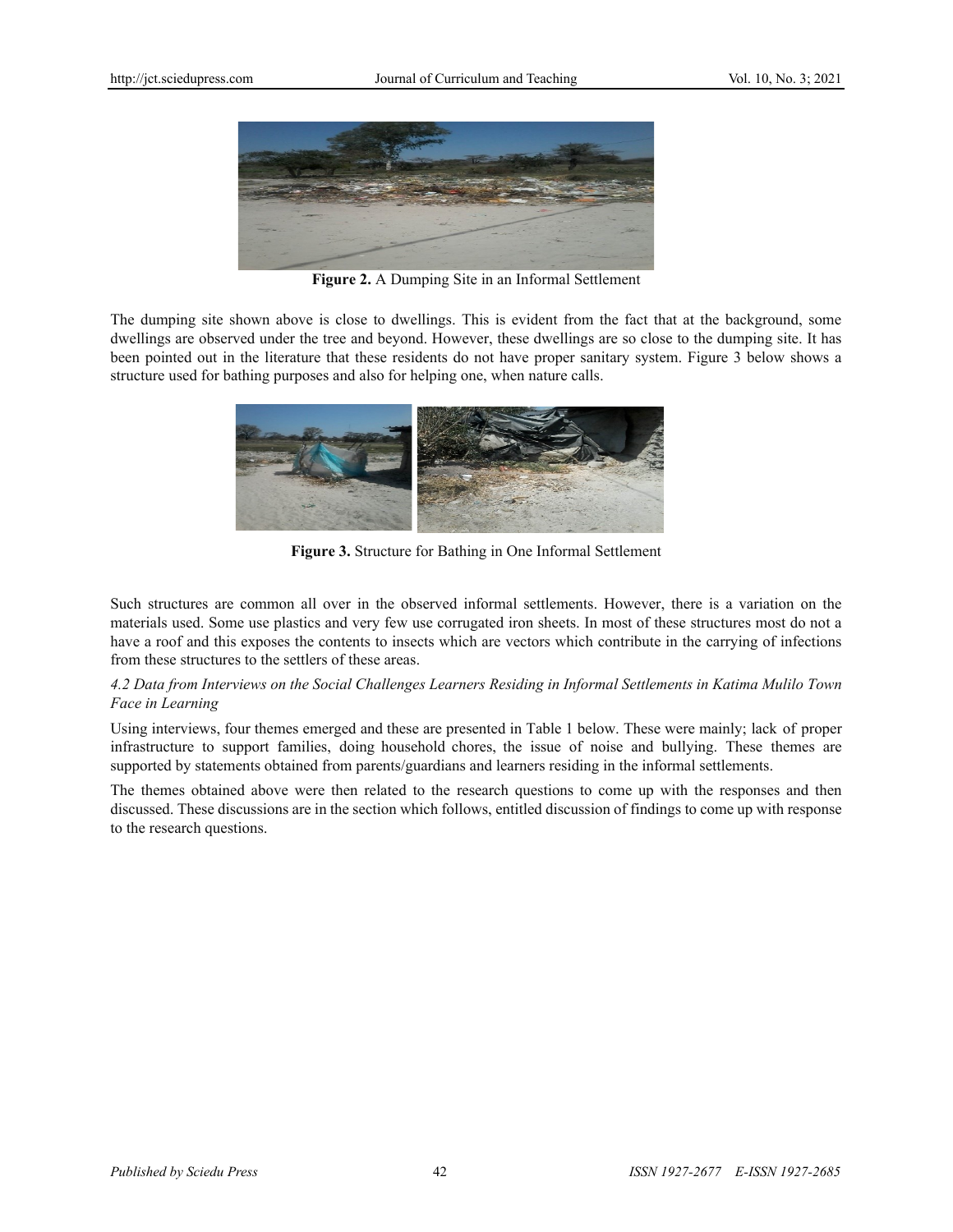| Emerging themes                                      | Statements from data by participants                                                                                                                                                                                                                                |  |
|------------------------------------------------------|---------------------------------------------------------------------------------------------------------------------------------------------------------------------------------------------------------------------------------------------------------------------|--|
| Lack of proper infrastructure to support<br>families | "Here we are suffering, no toilets or shower. We only had built<br>ourselves these temporary structures as showers and we experience<br>crime when we go to relieve ourselves in bushes."                                                                           |  |
|                                                      | "My children are suffering as you can see here, they lack many things<br>even food is a challenge, and they only eat two meals in a day. These two<br>that go to school walk a long distance to school because I cannot afford<br>to pay for their transport"       |  |
|                                                      | "Electricity is also a problem; it is only in brick houses. We are really<br>suffering, if there is no moon at night, you cannot walk around during<br>the night due to criminals."                                                                                 |  |
|                                                      | "We have no school in this location, the only school we have is about<br>two and half kilometres away and during rainy season we normally<br>suffer and taxis don't always want to reach us here due to the condition<br>of our roads so it is really a challenge." |  |
|                                                      | "Our two roomed house does not have conditions for me to do my<br>school work as it exposes me to what is happening outside when I am<br>doing my school work."                                                                                                     |  |
| Doing household chores                               | "My children are suffering here because they look for firewood and also<br>fetch water every day after school."                                                                                                                                                     |  |
| The issue of noise                                   | "There is a problem of noise from many taverns which are surrounding<br>us and this disturbs us so much from doing our studies here and this<br>happens day and night."                                                                                             |  |

#### **Table 1.** Social Challenges Faced byLearners

#### **5. Discussion of the Findings**

#### *5.1 Introduction*

The findings in this study as revealed from the themes suggest that learners living in informal settlement environment face many challenges at home as shown in the sentiments from where the themes were synthesized.

Bullying "Sometimes my children are teased and bullied at school because they

go to school without all the things required. They cannot learn well at school because they are tired after walking a long distance to school."

#### *5.2 The Theme of Lack of Proper Infrastructure to Support Families*

The observation instrument reveals that there is lack of proper infrastructure to support families as Figure 1, Figure 2 and Figure 3 show. These show that there is no proper housing facility as the one shown in Figure 1 is already having some dents and this does not support a learning environment for learners. Such type of a house exposes learners to what is happening outside when they are doing homework or busy reading in the house. This is in opposition to what Bodo (2015) suggests that people move into urban areas in search of better living conditions as observation reveal that these migrants end up living in houses whose walls are made up of pole and dagga and roof made up of corrugated zinc. However, because the materials are not strong enough they end up giving in when affected by some environmental conditions such as rain or wind. So, such social challenge learners residing in informal settlements in Katima Mulilo Town face make them lag behind in learning and this is also supported by the learner as revealed in Table 1 column 2 in the last statement and is a view (Msindo, Gutsa and Choguya, 2013) put forward as a challenge which comes with rural to urban migration.

On account of lack of infrastructure, rubbish is thrown all over the informal settlements as shown in Figure 2. This exposes learners and their families to diseases. As they contract diseases, they do not attend school regularly and this reduces their chances of interacting with other knowledgeable individuals. Instead of getting a job to sustain a family, parents and their dependants end up living in deplorable conditions and this is in contradiction with the self – generated urbanisation theory Hawley (1981) proposes.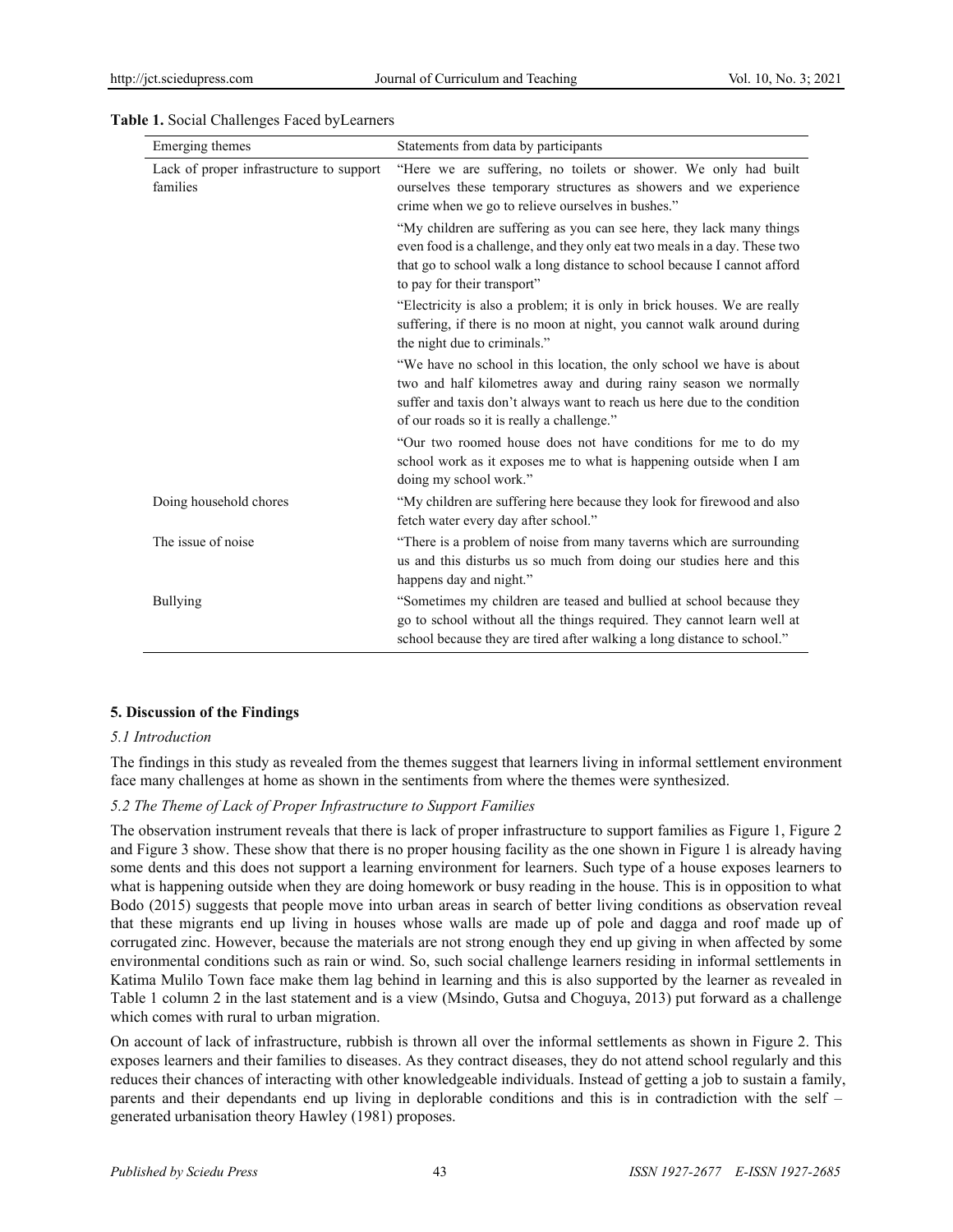Finally, on social challenges brought by lack of infrastructure to support learning observations interviews reveal that there are no proper ablution facilities as Figure 3 supports. This is also revealed in Table 1 column 2 as the parents reported that there are no toilets or bathing facilities for them.

## *5.3 Theme of Doing Household Chores*

Observations and interviews conducted revealed that learners who are supposed to spend most of their time doing their school work spent a large amount of their time when at home doing household chores. For instance, learners were observed assisting in putting the poles and zinc roof of some of the dwellings in one of the informal settlements. In the case of a girl child, some were seen selling traditional bear and this we see it as a way of paving their way to be street prostitutes. When a girl sells traditional beers, she interacts with adult members of the community who induce her into illicit activities. All these constitute what we refer to as child labour. According to the International Labour Organisation (ILO, 2002), all economic accomplishments conducted by persons under the age of 15, irrespective of their job-related status, except household work in parents/carers homes, is prohibited.

Learners work across a variety of employment areas in informal residential areas. Some include agriculture: weeding gardens of other affluent people, manufacturing, working in carpentry shops, street trading, domestic work (Ashagrie, 1998). Several children work since they perceive benefits of working as superior than those of attending school. These benefits can include monetary return, the chance to acquire an expertise, a feeling of independence, and an elevated self‐esteem (Woodhead, 2001). The family may also perceive this as a relief since they are unable to afford either the actual costs or the opportunity costs of education. These beliefs may lead learners into not attending school. As a result of this, learning is compromised and school leadership is challenged as they aim to ensure that every learner is at school.

Work and school are not mutually exclusive and this is evident from what is obtained from some of the learners as revealed in Table 1. There were reports as manifested in Table 1 that they do not have sufficient time to do school work as some of their time is used to do household chores. This report also reveals that some learners value school but because of their circumstances they are forced to do household chores to assist their parents.

The above sentiments from learners would actually mean that most parents of children living in the informal settlement environments cannot afford to fully finance their children's education because of poverty caused by high rate of unemployment among most households in the informal settlements. Most of the households survive on social grants and only a few are working in the formal sectors or self- employed. Poverty stricken home environment were according to Bhengu (2009) found to have serious implications on children's access to education. The findings of this study also revealed that most learners walk to school every day. Their guardians cannot afford to pay for their transport because of poverty. A conclusion drawn is that learners from an informal settlement, because of lack of a good home environment, they do not do their homework, they come to school hungry and that they are always absent from school and this acts as one of the social challenges learners coming from informal settlements face.

## *5.4 Theme of the Issue of Noise*

The home environment was found not to be conducive in raising young children as there were many beer drinking outlets. Families that live in informal settlements, with the associated poverty, unemployment and inadequate and overcrowded housing, often find they are constantly disturbed by noise coming from the points where beer is sold. Beer outlets come as a result of the need of parents to raise money for use in the raising of the family. So to meet this demand, characterized by shortage of money, parents come with other alternatives such as selling traditional beer where noise is at its maximum and learners cannot be in a position to do their school work. This lack of finance results in the learner not having important materials such as text books, and water and sanitation facilities. The lack of such facilities has critical implications on the education of a child at home. This finding was similar to that of City News (2019). They expressed the views of residence of Primrose who complained about the loud music that has been coming from taverns in the informal settlements.

The other observation brought to our attention was when we discovered that these shacks were closely packed together and there was no space for children to play. There were no playgrounds for children and the sanitation in these areas was poor. The ablution services were poor and many families were sharing a single toilet and with some of them still using either the unhealthy bucket system or nearby bushes when nature calls. The participants highlighted a number of effects that overcrowded housing had on children, such as deprivation of their rights. A peaceful environment for concentrating and studying at home is almost missing. The entire surrounding environment was found to be dirty, filthy and unhygienic for raising children and this makes these informal settlements lack harmony. The land was polluted almost everywhere because the camp is close to the dump site (in case of one informal settlement).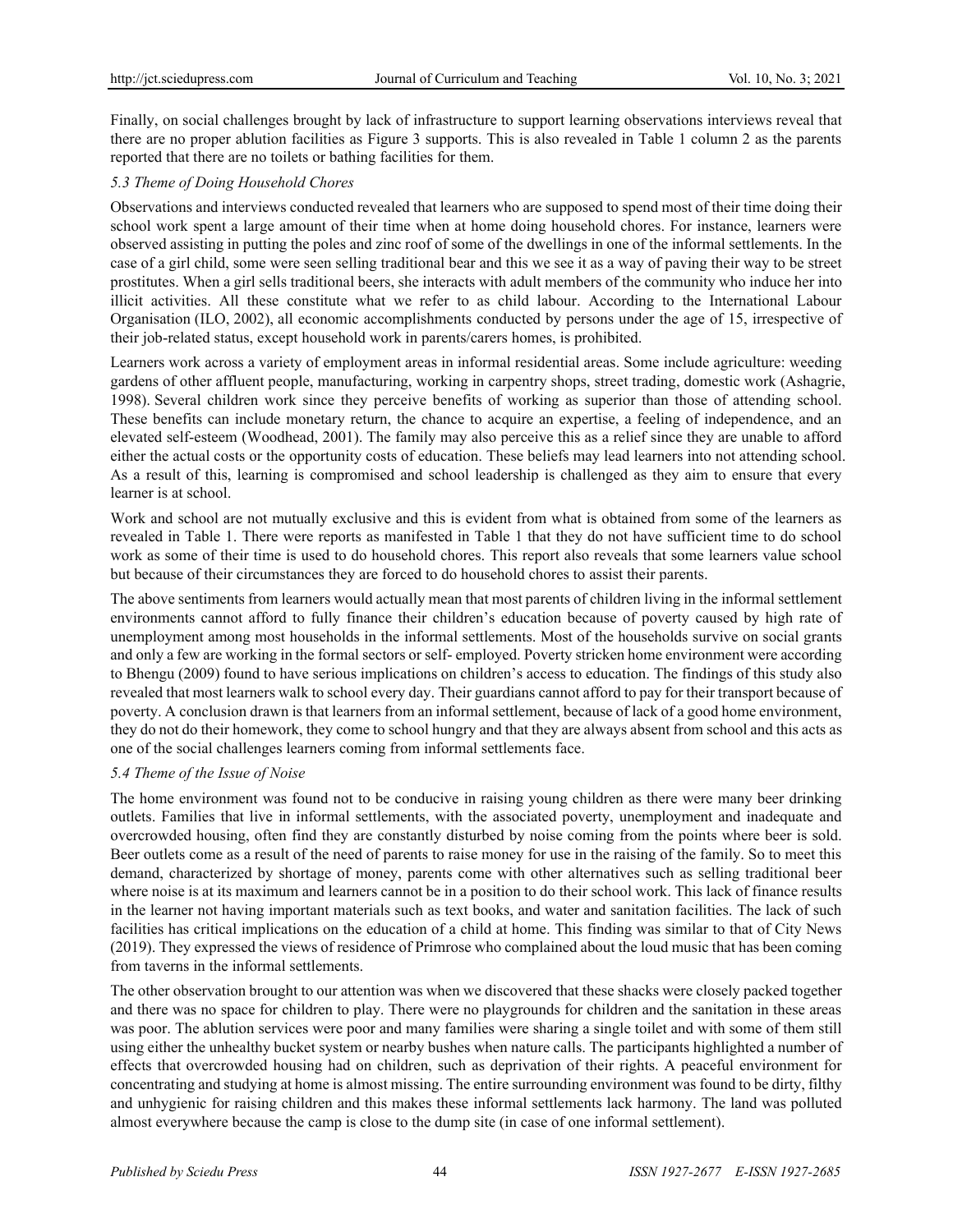## **6. Conclusion**

It can be seen that communities in these informal settlements should opt for self-organization especially communities with educated people like teachers. This initiative to bring sanitation into these communities to alleviate social challenges learners face could be backed up by the media, local government and international NGOS. This process of self-organization has had many positive outcomes. Urban development projects should be located closer to these areas to benefit from their labour. The town council should continue to assist with the special planning, and provide water and electricity and charge a minimum amount as suggested by Lux (2009). Researchers like Nelson (2013) have suggested that these communities should organize themselves and demand equal treatment when required.

## **7. Recommendations**

To alleviate the social challenges learners encounter, the town council with informal settlements must complete projects of installing sewage lines and water system. In doing so, people residing in informal settlements could have better sewage system which might prevent the incubation of organisms which causes diseases and then prevent learners from absenting themselves from school when they are sick. If the local authority where these informal settlements are located have financial challenges to build sewage pipes, then they must enforce some laws where informal settlements residents are compelled to build pit latrines or septic tanks and the town council should meet the residents, half-way. This can be achieved through providing them with some building materials. Also, the building of quality roads which are dust-free and which can last long without pot holes allows learners to move from these areas to school without some challenges since currently the roads are full of water and this makes movement very difficult.

Order need to be put in place so that residential dwellings are in proper streets and in one particular area and points where people are selling placed away from them to reduce noise which interfere with learners when they are at home doing school work. The current crowded structures seen do not provide conducive conditions for learners to do their work at home.

When the above mentioned facilities are in place, then schools can be built in these areas. When schools are in place, learners in these communities can be enticed to go school since the government provides meals in schools. Most of these learners fail to attend school since they are hungry as most parents do not work or have a stable job. Some suggestions from residence of informal settlement one is that the town council and the entire government should increase the number of projects where people can work and earn money to sustain their needs. These projects may include poultry farming and gardening projects. They also suggested that the town council should try to fund projects which will teach people some surviving skills. These findings are in line with the research done by Gulyani, Talukdar and Jack (2010) in Dakar, Johannesburg and Nairobi. Business organizations like banks should at least plough back to the communities like these informal settlements by giving them loans which could help them to start some small scale businesses to alleviate poverty.

## **References**

- Ashagrie, K. (1998). Statistics on working children and hazardous child labour in brief. *International Labour Office*, Geneva. Retrieved from [www.ilo.org/publi/english/standards/ipec/simpoc/stats/child](http://www.ilo.org/publi/english/standards/ipec/simpoc/stats/child)
- Avis, W. R. (2016). *Urban Governance (Topic Guide).* Birmingham, UK: GSDRC, University of Birmingham.
- Bashman, L. E. (2008). *Perspectives of Teachers on the problem of child sexual abuse in squatter camp*. Nelson Mandela University. Retrieved from: http://hdl.handle.net/10948/684
- Bhengu, T. B. (2009). *Educational distress of a child from a deprived milieu*. University of Zululand
- Bodo, T. (2015). *Rapid urbanisation problems and coping strategies in Port Harcourt metropolis,* Rivers State, Nigeria. Master's thesis, University of Port Harcourt, Choba, Rivers State.
- Bodo, T. (2019). Rapid urbanisation: Theories, causes, consequences and coping strategies. *Annals of Geographical Studies, 2*(3), 32-45.
- Bradshaw, W. (1987). Urbanization and underdevelopment: A global study of modernization, Urban bias and economic dependency. *American Sociological Review*, *52*(2), 224-239. https://doi.org/10.2307/2095451
- Chinyoka, K. (2014). Influence of Home based factors on academic performance of girl learners from poverty stricken families: A case of Zimbabwe. *Mediterranean Journal of Social Sciences, 5*(6), 223- 232. https://doi.org/10.5901/mjss.2014.v5n6p223